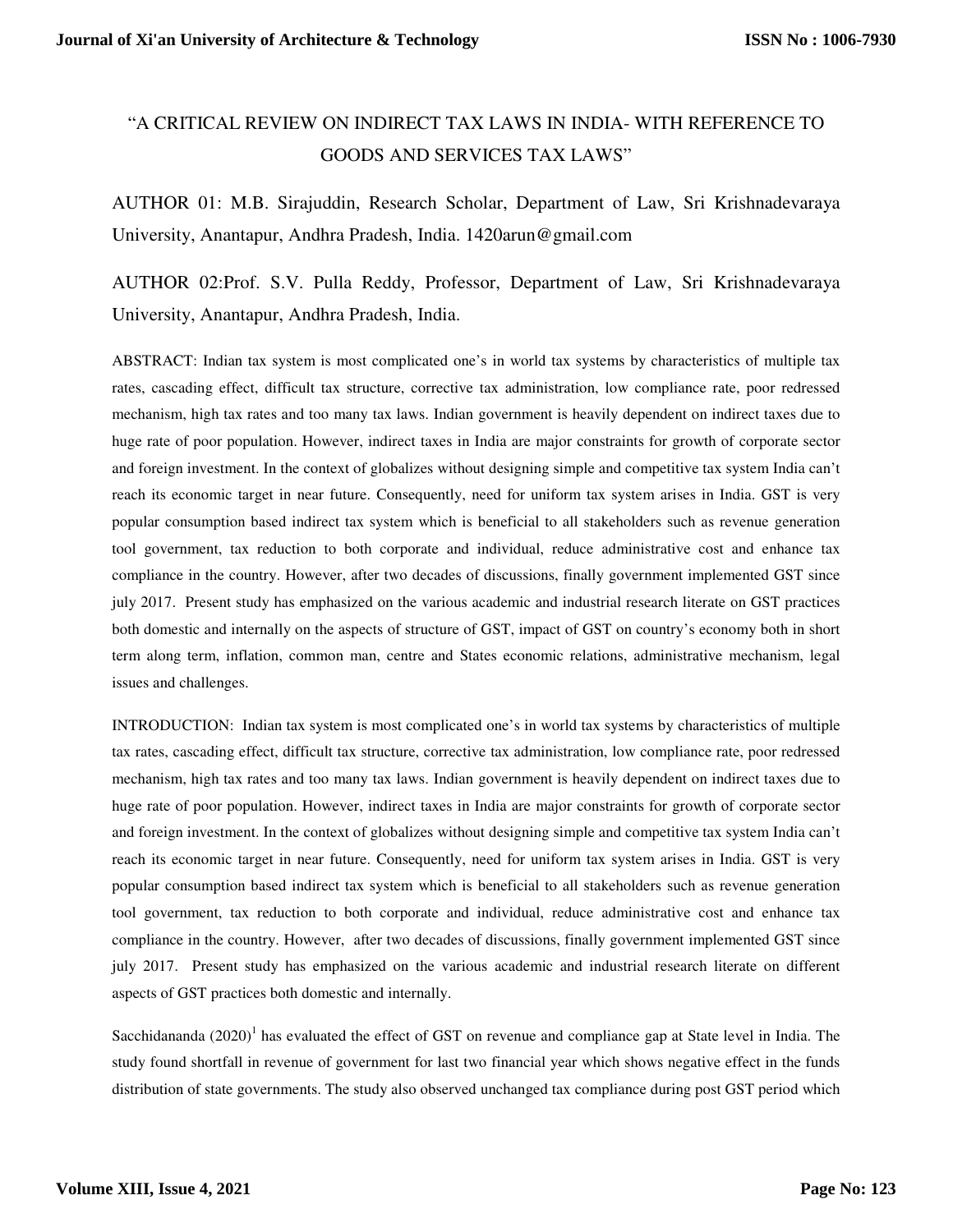was defective earlier. The study opined that complexity in GST Rules, design and structural changes of GST, tad administration and tax compliance are major challenges stand before GST in India.

Aryan agarwal et all  $(2019)^2$  has examined the impact of GST on small & medium enterprises of Uttarkhand and Kerala. The study found that, cost of getting GST number is lower in both states compared to the cost of earlier tax number cost, in contrast, GST enhanced tax compliance cost due to increase in number of fillings, slow web sites, professional approach, non-customer friendly website and constant crashing etc. However, it is higher in Kerala than uttarkhand. The study also found no shift (kerala) or low shift (uttarkhnd) of small business organization from informal to formal sector.

Udai Lal et all  $(2019)^3$  has evaluated the effect of GST on the revenue in India through semi logarithmic ANCOVA regression model. The study as selected the variables such as tax revenue, GST and VAT and dummy variables. The study has found down side of tax revenue in India due to reduction of tax burden on consumers and corporate, however, this general phenomenon observed in all countries in short period but the study hopes uptrend in long run due to tax rationalization.

Johnson and Ashitha (2019)<sup>4</sup> have analyzed the impact of GST on the consumer price index (CPI) for the period of 24 months 12 months before GST (July 2016, may 2017) and 12 months after GST (June 2017 to July 2018). The study found 5.9 percent increase in consumer price index during post GST period where it was only .68 percent earlier. The study found that, the increase rate is less than double rate in clothing and footware, double rate in case of fuel & light and food and beverages and three hold raise in case of housing. However, in overall, the statistical results found insignificant impact on GST on consumer price index during the study period.

Hejera  $(2018)^5$  has discussed the comprehensive framework of GST implemented in India in terms of benefits, challenges and threats. The study found that effective implementation of GST leads to more compliance of tax easily, enhancing State revenue, simplification of registration process and return filling,. However, effective implementation of GST exposed to the challenges in areas of turnover limits, nature of taxes, inclusion and exclusion of products in/out of the tax bracket, enactment of tax laws, tax slabs and tax disputes redressed mechanism. The study also highlighted some threats to government, public and corporate in implementation of GST, these included high tax burden on SME manufacturing, rise in operation cost, up gradation of new software and inflation etc.

Namita mishra  $(2018)^6$  has done an exploratory research study on impact of GST on different sector in the economy of India. These sectors included logistic, pharma, telecommunication, textile, real estate, agricultural products and FMCG. The study found positive impact of GST on firms revenue and growth. The study also found overall positive impact of GST on the growth of Indian economy.

Meenakshi and Gupta  $(2018)^7$  has evaluated the impact of GST on the Indian economy through pointing of cheaper and dearer products during post GST period. The study found that, products like fast moving consumable goods, stationery items, health care items, apparels, some texitile items are going to be cheaper during post GST tax. In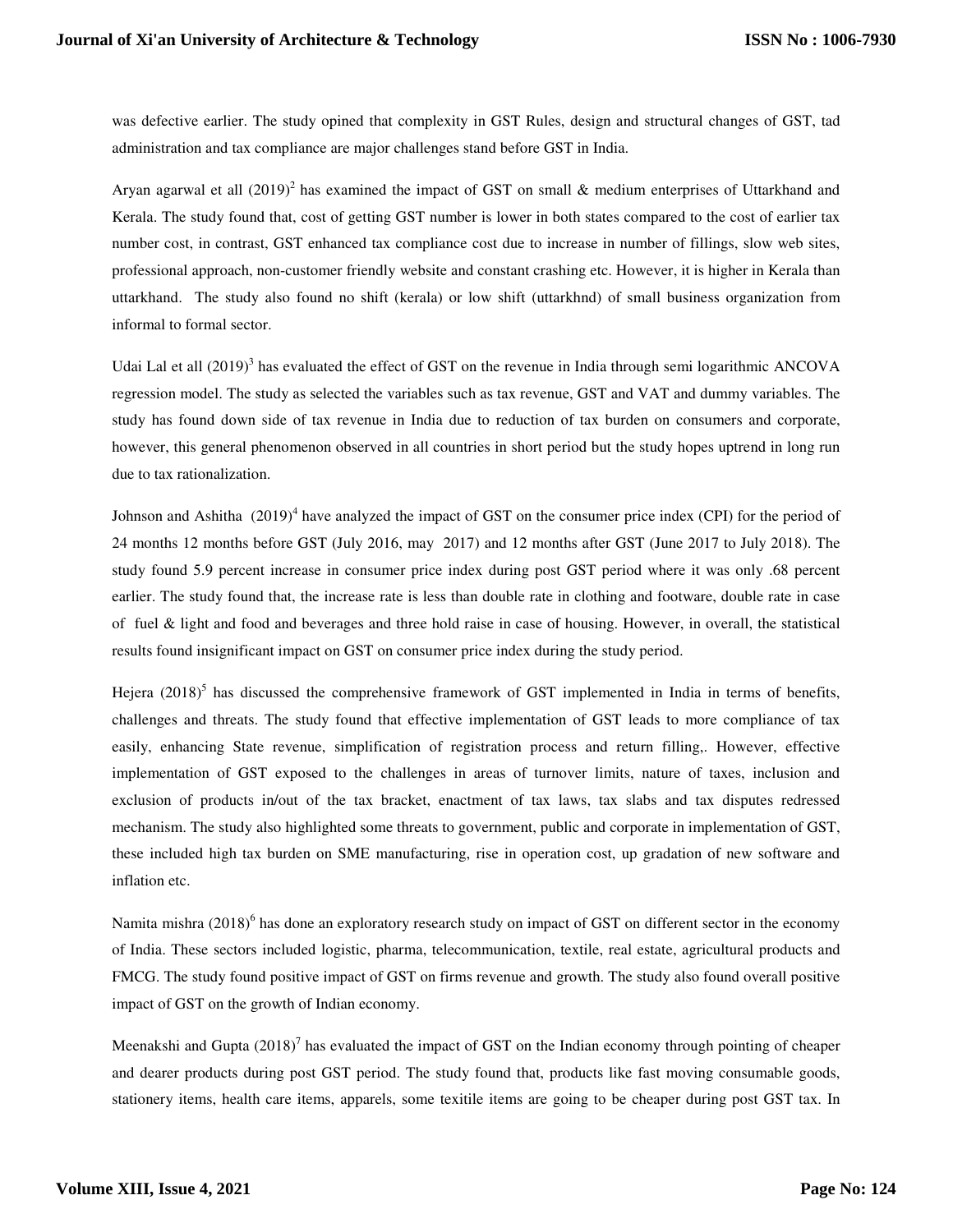contrast, products like ghee, cool drinks, restraurants, movie tickets, cell phone bills and motor bikes prices are going to dear during post GST period. The study opined the positive impact of the GST on corporate sector in long run and in short run on revenue aspect of the government.

Madhu Bala  $(2018)^8$  has expressed that, income from indirect taxes is major source to Indian government due to the reason of huge poor population of the country. However, Indian indirect tax system suffers with cascading effect and distortion tax on production of goods and services which leads to negative impact on productivity and economic growth. The study opined that implementation of uniform tax rate is one and only solution to minimize the tax burden on tax payers. The study found that, shifting of tax imposition from the income to consumption base on open economies countries in term of growth effect, price effect, current account and revenue balance.

Chirag Rana (2018)<sup>9</sup> has revealed that, GST has shown positive impact on automobile industry due to reduction in tax to 18 percent from the earlier range of 30-45 percent. Similarly, huge tax benefited sector is textile where GST rate is only five percent which was 18 percent earlier. The impact of GST on consumer goods is mixed, it is positive (5 percent) on goods which prices are lower than Rs 500 and negative (18 percent) which prices are higher than Rs 500. GST has completely negative impact on food products which are charged at 5 percent earlier zero rate and similar negative impact is observed even on telecom sector.

Hajinder Kaur  $(2018)^{10}$  has examined the public awareness on the aspects of GST in India. The study found that, 44 percent of agreed that GST promote "One nation and One Tax" and disagreed that GST cause the slowdown in Indian economy. The study also observed that 38 percent of respondents agreed that GST leads to rise in the government income and 35 percent disagreed that GST protect the interest of low income group. Similarly, 34 percent has disagreed that GST reduced the purchasing power of the consumers.

James and Tran  $(2018)^{11}$  have investigated into impact of amendments in GST elements on the economics of individual states based on the self developed multi-regional model in Australia. This model is an integrated model of all regional CGE models and also explains the legal complexity of GST in the aspects of tax rates, exemptions, refund rates, registration rates and export taxation. The study found that any straight forward change in GST rates (increase tax rates) significantly affects economic activities of the ass states and territories particularly negative impact on the states contributing higher revenue. Further, study also observed huge impact of complex GST reforms such as widening tax base on regional economies which calls for consent of all states for implementation of GST.

Vijayaraghavan and Muhammad  $(2017)^{12}$  has analyzed the impact of GST on economy of India since its inception. The study opined that, one nation and one tax rate is the slogan for GST in India. Indian GST system is subsume of various indirect taxes such as VAT, sales tax, excise duty, service tax, entertainment tax etc. The study found that GST definitely reduce the cascading effect of tax on both manufacturer and consumer and promote production and exports and consumption in the country which in turn promote the government revenue and minimize the tax burden on common man.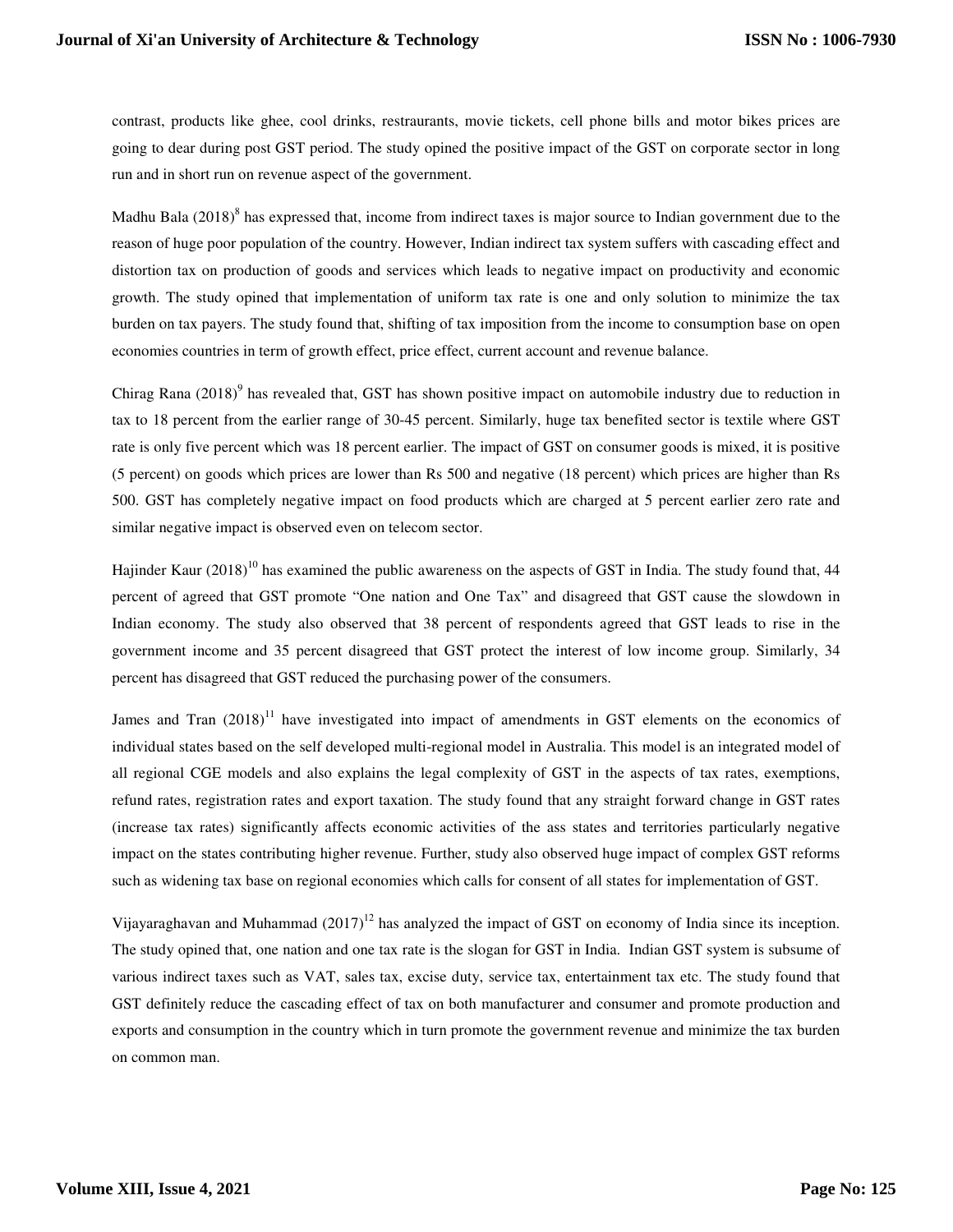Harshal  $(2017)^{13}$  has opined that GST shows negative impact on the revenue in short period due to imposition of huge tax rates on services sector which contribution is more than half of the GDP, but leads to growth in the economy in the long run due increase in revenue to GDP ratio. The study also opined that increase in revenue to GDP ratio helps the government in contributing more fund for infrastructure development in the country which in turn brings more foreign funds and investment to India. However, the study found poor consumer awareness on GST practices which call for more awareness campaigns from government authorizes to eliminate negative opinion on GST.

Kumar Rabindra et all  $(2017)^{14}$  have examined the impact GST on the economic growth both 20 developed and 30 developing countries in the world during the period of 2005-2014. The has taken gross domestic product per capita growth (GDPPC)as dependent variable and analyzed the impact of independent variables such as income tax, corporate tax, taxes and international trade(customs) and GST as percent age to revenue. The controllable variables are inflation, population growth, FDI and government expenditure. The study found that, GST is large contributor for GDPPC both in developed and developing countries but is significantly higher in developing countries than developed countries. The study also found that, contribution of income and corporate taxes in GDDPC is relatively higher in developed countries, in contrast, contribution of revenue on international trade is just a meager in developed countries. In overall the study found significant relationship between GST on economic growth of the countries.

Surbhi Gupta (2017)<sup>15</sup> has compared the functioning of GST in six ASEAN countries such as Phillipins, Singapore, Indonesia, Malaysia, Thailand and Vietnam with India. The study found that, increase in tax revenue in all six countries during post GST period, but in it is much higher in developed country of the region i.e. Singapore than developing countries of the region. This is attributed to the effective tax administration system of the Singapore, while other countries are encounter administrative and compliance cost problems (particularly form small business) due to inadequate resources and poor IT. Therefore, the study suggested some measures for effective GST in India such as effective tax administration, adequate information technology, regular audit, proper training for tax agents and payers and bringing oil products under GST as soon as possible.

Rahmath Nisha (2017)<sup>16</sup> has evaluated the effect of GST on hotel business industry in south Tamilnadu. The study has selected 256 respondents from 150 hotels categories as budgeted, luxuries, 3 stars, 4 star working in south Tamilanadu. The study found that, GST has shown both positive and negative impact on the hotel business in the study area. The study observed significant positive impact GST on the aspects of administrative ease, clarity for consumers, time and improved quality, in contrast, negative impact is observed in up gradation of technology, rise in cost and competition but it is insignificant.

Yogendra singh  $(2016)^{17}$  has discussed the prospects of GST in India before implementation. The study has revealed that, congress government made some objections and suggestions regarding GST bill which could not considered by ruling BJP party. The objection included maximum ceiling of 18 percent, abolishing of one percent duty on inter-state sale and strong GST disputes settlement body headed by Supreme Court judge. The congress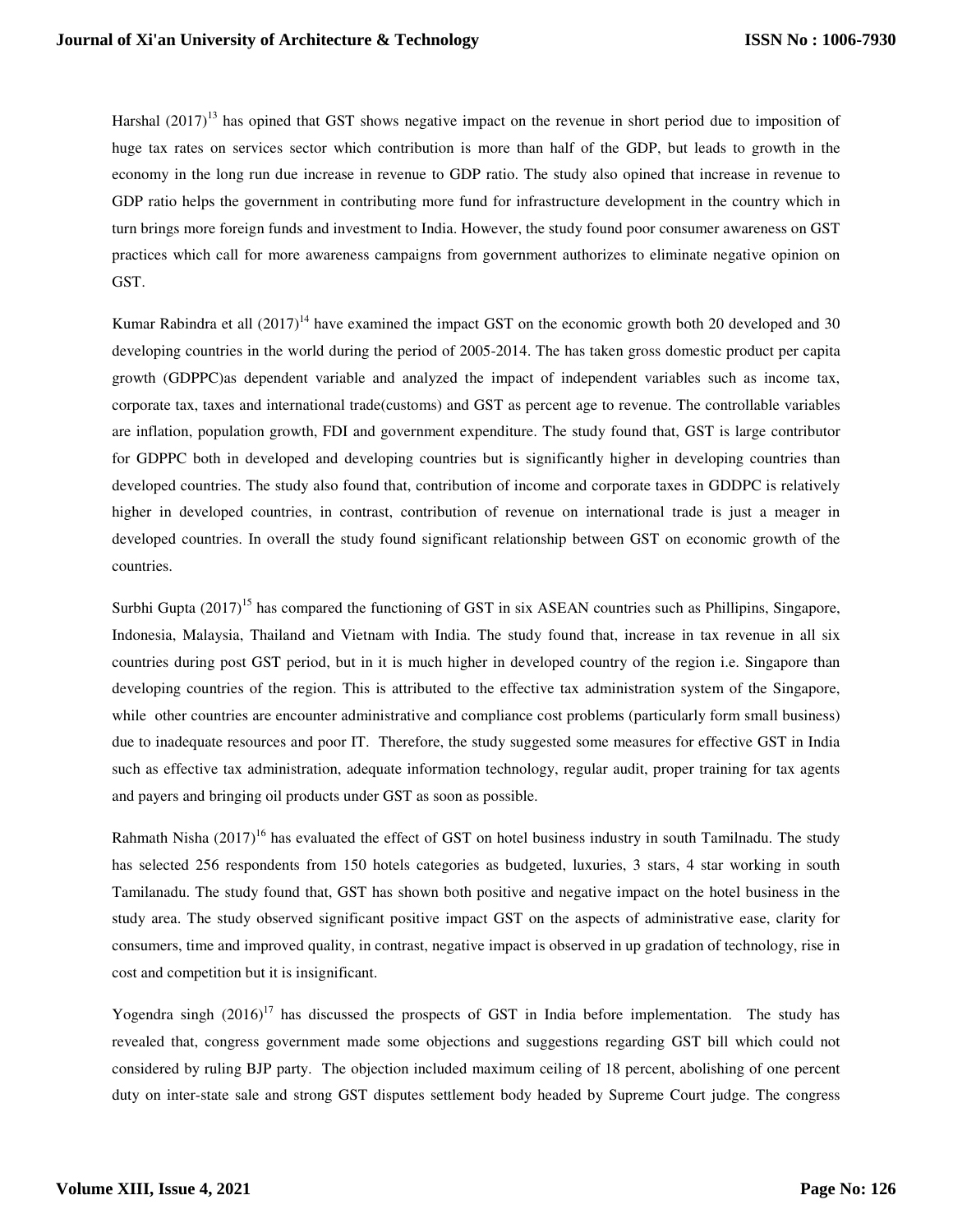party also suggested reducing complex tax system in India through GST, justifiable GST model, removal of cascading effect, power of State to impose taxes on services and special focus on inflation control. The study also focused on tax administration system in the country.

Bhaskar  $(2013)^{18}$  has made comprehensive discussion on the sales tax, VAT and defectives in these two systems and finally described the need of GST in India. The study proposed a Revenue Neutrality Rate to both Centre and States based on the own equation. The study suggested the RNR rate of 5.29 percent for Central government, 6.87 percent of State in scenario I and 10.85 percent in Scenario II. The study exposed the challenges in the pre GST tax system in India such as tax on tax (cascading effect), different tax rates, complex tax structure and double taxation etc.

CONCLUSION: Present study reveals various academic and industrial research efforts on GST practices both domestic and internally on the aspects of structure of GST, impact of GST on country's economy both in short term along term, different sectors, inflation, common man, centre and States economic relations, administrative mechanism, legal issues and challenges,

## REFERENCES:

- 1. Sacchidananda mukherjee (2020), performance assessment of indian gst: state-level analysis of compliance gap and revenue growth, national institute of public finance and policy, nipfp working paper series 301. page no: 01-35.
- 2. Aryan agarwal, richa sekhni & deepanshu mohan (2019), short-term impact of gst on small & medium businesses across india: reflections from case of local markets in uttarakhand and kerala., centre for new economic studies,
- 3. Udai lal paliwal, nitin kishore saxena & ashutosh pandey (2019), analysing the impact of gst on tax revenue in india: the tax buoyancy approachinternational journal of economics and business administration volume vii, issue 4, pp. 514-523
- 4. Johnson clement madathil, ashitha t (2019), before and after gst: impact in cpi (consumer price index) of india, jrar may 2019, volume 6, issue 2, page no. 167-185.
- 5. Hajera fatim khan (2018), goods and services tax in india: basic concepts and fetures, journal of investment and management, vol. 7, no. 1, 2018, pp. 13-18. doi 10.11648/j.jim. 20180701.
- 6. Namitha mishra (2018), impact of gst on indian economy, international journal of basic and applied research, issn 2249-3352(p), 2278-0505(e)cosmos impact factor 5.86. volume 08. page no. 385-389
- 7. Meenakshi bindal & dinesh chand gupta (2018), impact of gst on indian economy, international journal of engineering and management research, volume-8, issue-2, issn (online): 2250-0758, issn (print): 2394- 6962, page number: 143-14
- 8. Bala, madhu, gst in india and its impact on indian economy (february 2, 2018). madhu bala (2018, february 2). gst in india and its impact on indian economy. paper presented at conference: gst - impact on indian economy conference, hindu girls college, jagadhari (haryana), india,
- 9. Chirag rana (2018) a study on impact of gst on indian economy, international journal of science and research (ijsr) issn: 2319-7064, volume 8 issue 4, page no 1909 -1912.
- 10. Harjinder kaur kaur (2018), public awareness, knowledge and understanding of gst in india, international conference on management and information system, isbn 978-1-943295-12-8, page no 63-67
- 11. James a giesecke & nhi h. train (2018), the national and regional consequences of australia's goods and services tax, economic record, volume 94, no 306, page 255-275.